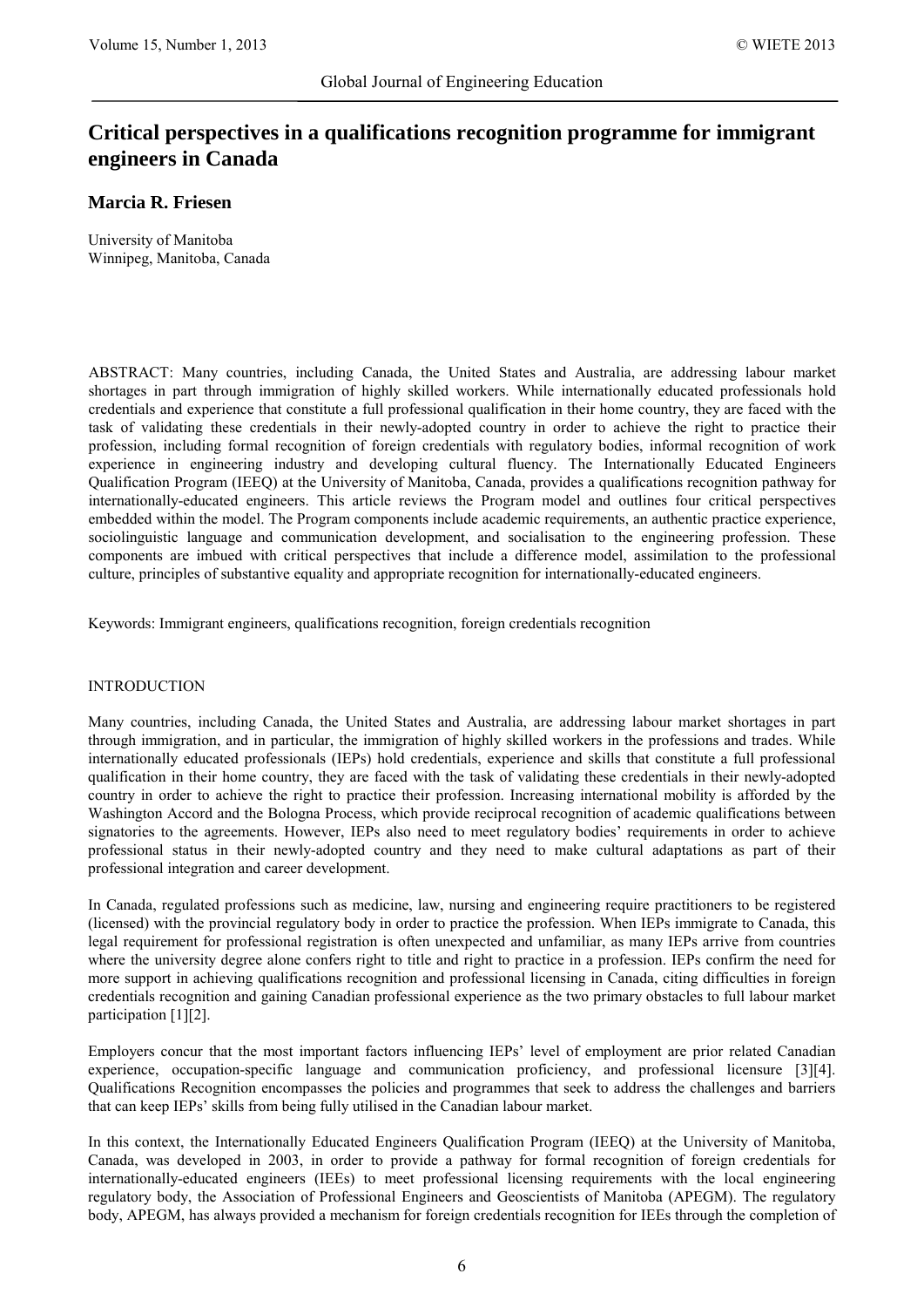assigned technical examinations, and the IEEQ Program was developed as an additional option for IEEs seeking formal recognition of foreign engineering credentials and professional registration in Manitoba. In doing so, the IEEQ Program also sought a comprehensive scope, focussing not only on technical confirmation, but on additional factors that critically influence an IEE's opportunities for meaningful career development [\[5\].](#page-5-2) Over ten years, IEEQ has grown into an established Program actively working with 50 IEEs at any given time, focusing on technical and professional knowledge, skills and values.

IEEQ aims to deliver a qualifications recognition pathway for IEEs which is fair, time-efficient and comprehensive. The pathway aims to be fair, in that IEEs are given multiple and credible opportunities to demonstrate competency, in which the demonstrations are valid and authentic assessments of required professional knowledge and skill required for entrylevel practice and, whereby, the IEE can meet APEGM's requirements for qualifications recognition.

The pathway aims to be time-efficient, in order to allow IEEs to achieve qualifications recognition and to enter professional practice in Manitoba as expeditiously as possible without undue delays in assessment, application, and admission processes, and undue length of programmes. Time-efficiency acknowledges that recency of past professional experience is an important factor in the ease with which an IEE can effectively enter professional engineering practice in Manitoba. The pathway aims to be comprehensive, allowing the IEE to recognise, understand, assimilate and demonstrate the scope of professional knowledge, skills and values required for effective professional practice in Manitoba, in a manner that reflects the unique requirements of a given IEE.

This article reviews the IEEQ Program model and highlights four critical perspectives that require consideration when developing and delivering qualifications recognition initiatives for IEPs. In general, very little academic literature exists regarding qualifications recognition for immigrant professionals, with some notable exceptions (for example [6[-8\]\)](#page-5-3) and this work addresses the gap in the literature. Within the academic literature, discussions on the intersection of culture and engineering education are predominantly focused on preparing North American graduate engineers for professional practice in an environment of globalisation. The existing literature discusses how to prepare North American undergraduate engineering students with specific skills that will facilitate a career that may take them across national boundaries and/or working in virtual teams with professionals in other locations and other cultures [9[-13\].](#page-5-4) While this body of literature is important for undergraduate education, it does not address the qualifications recognition issues that are important for IEPs and, in this case, IEEs.

# THE IEEQ PROGRAM MODEL

The qualifications recognition process for IEEs in Canada begins with an initial assessment by the regulatory body in the respective province of residence, in this case, APEGM. APEGM's initial assessment is typically a verification of all educational credentials and a comparison of the foreign credentials to the scope of an accredited Canadian engineering degree in the same discipline. From this assessment, APEGM establishes a set of requirements specific to each IEE, generally articulated as a set number of national examinations.

The national examinations serve a confirmatory purpose and reflect the material taught at the senior-level of an undergraduate engineering degree. For those IEEs who choose to enter the IEEQ Program, the assigned examination requirements are, then, used to establish the academic requirements in IEEQ, which are tailored to each IEE's casespecific requirements in terms of number and topic areas of courses. The course requirements generally require one year of full-time study or equivalent. The formal purpose of the academic component is to confirm original academic preparation in the engineering knowledge and skills required for entry level practice in the profession. The academic component is delivered via courses in the regular undergraduate curriculum at the University of Manitoba.

The IEEQ Program includes a co-op work experience term of minimum four months' duration. The co-op term accrues academic credit and is a paid placement. The practice experience gained in the IEEQ Program allows IEEs to gain Canadian experience, a professional reference, the beginning of a professional network and critical exposure to the culture and values of the Canadian professional engineering workplace. Research has explored the relationship between an IEP's ability to recognise, understand, assimilate, and demonstrate the professional culture and values of the professional workplace to their overall professional integration and success [\[14\]\[15\].](#page-5-5)

In addition to an academic curriculum and co-op work experience placement, the IEEQ Program incorporates language and communication development for IEEs. This occurs in stand-alone language seminars and tutorials, as well as inhouse language support for all parts of an IEE's curriculum. Finally, the curriculum includes support for IEPs' socialisation to the profession and support in assimilation to the culture and values of the profession in Canada. This task includes learning the professional scope of practice and learning the professional role in Canada. These two aspects are discussed in more detail in the next section, which explores the critical perspectives inherent in the IEEQ Program delivery. A more detailed overview of the Program development and Program components is outlined by the author [\[5\].](#page-5-2)

Upon successful completion of the IEEQ Program requirements, IEEs receive the professional credential of the first licensure stage with APEGM and the academic credential of a Post-Baccalaureate Diploma in Engineering from the University of Manitoba.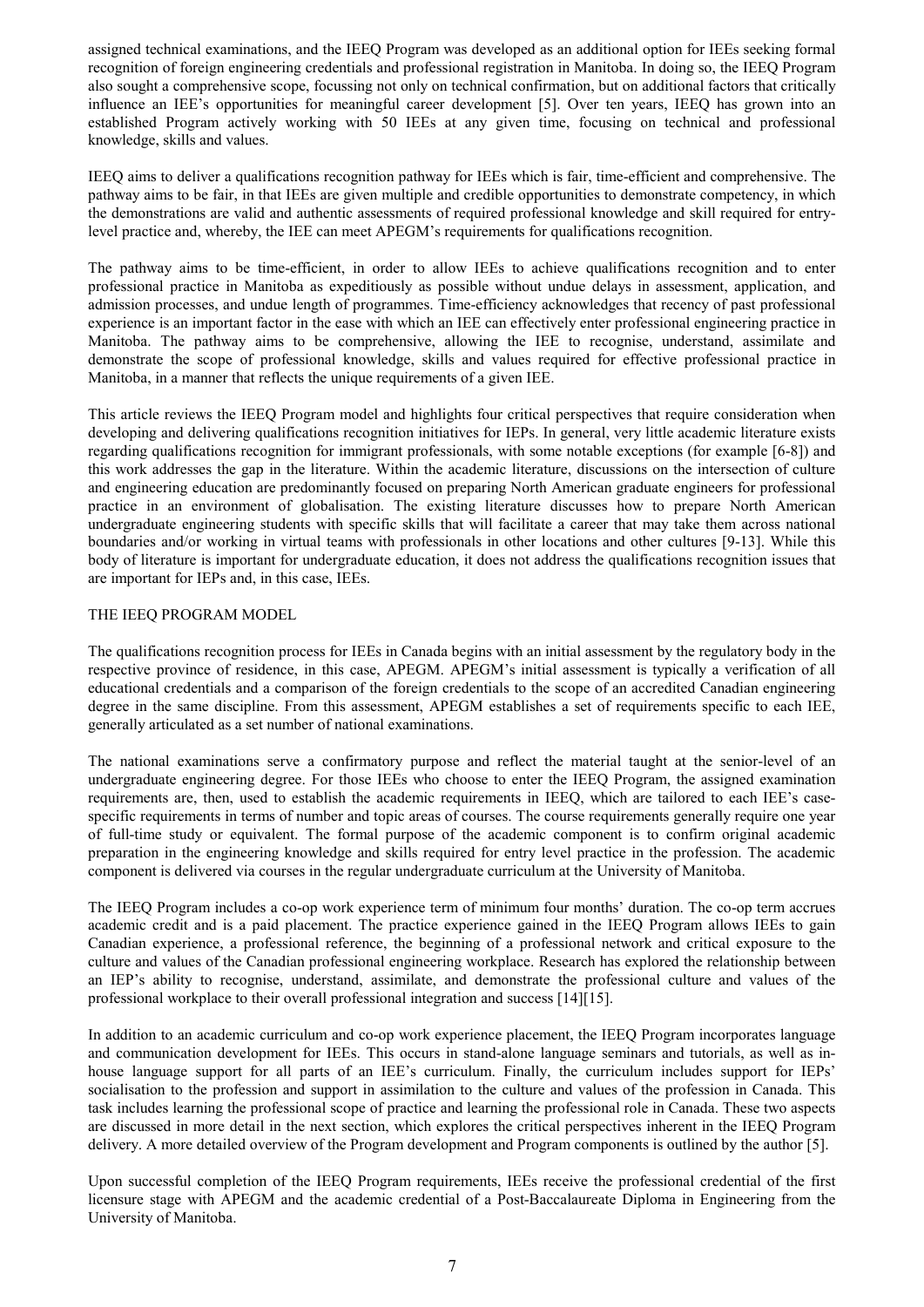#### CRITICAL PERSPECTIVES

All educational initiatives and qualifications recognition initiatives have a set of theoretical perspectives and beliefs embedded in their goals, practices and processes. These theoretical perspectives are shared by stakeholders and are intrinsically communicated to Program participants via day-to-day practice. For this reason, identifying these perspectives and beliefs is important. In IEEQ, the perspectives are *critical* in that critical theory is consciously political, concerned with questions of justice, and focused on emancipatory and democratic social change. Critical theory examines power relations and openly questions the values inherent in institutions and practices by articulating the underlying perspectives and assumptions. Common examples include feminist theories, disability studies and liberation theology. In addition to an explanatory role (explaining what is wrong with current social reality), critical perspectives are also practical (identifying actors to change current reality) and normative (providing clear norms for criticism and achievable practical goals for social change) [\[16\]\[17\].](#page-5-6)

Critical theory offers a little-used theoretical perspective when exploring issues of engineering education and professional engineering practice, which can complement existing theoretical perspectives and their concomitant methodologies and insights. For example, critical theory is concerned with the rejection of binaries. Traditional research questions such as, *what differentiates a successful IEE from an unsuccessful IEEs* are reframed to ask *how do IEEs define success?* or *how does the dominant community define a successful IEE?*

In this section, four critical perspectives are identified. Each perspective offers an alternative - and at times, opposite perspective and a strong affiliation for one position is argued.

#### Difference is not Deficit

A difference model of qualifications recognition recognises that an IEE's starting point is already a position of strength. The IEE possesses professional knowledge, skills and experience from a non-Canadian jurisdiction, which comprise a full professional qualification in that jurisdiction and, which comprise a strong foundation to transition to professional registration and career development in Canada. In a difference model, programmes such as IEEQ serve to facilitate this transition by providing a vehicle for the IEE to demonstrate knowledge or skill required by the regulatory body and often, to develop profession-specific communication fluency, assimilate to the culture and values of the profession, and gain supervised or mentored professional practice experience. In this transitional process, programming will explicitly draw on the IEE's current knowledge, skills, professional values and experience states, while clarifying the required knowledge, skills, professional values and experience required for professional registration and career development in Canada.

In contrast, a deficit model of programming considers the IEE's starting point to be a position of deficit, lack or weakness. Existing knowledge, skills and experience developed in a non-Canadian jurisdiction are generally discounted. In a deficit model, programming takes a *start at zero* approach, assuming that most knowledge, skills and experience required for professional registration and career development have to be facilitated by the qualifications recognition programme or process.

The distinction between a difference and a deficit model is very obvious in day-to-day curriculum and Program delivery. A difference approach will be inquisitive, curious to understand each participant's existing perspectives and experiences, while drawing comparisons and contrasts to Canadian engineering practice. A deficit approach will often talk at participants, rather than working with participants. A deficit approach views participants as empty vessels, devoid of relevant knowledge and experience, and waiting to be filled with the knowledge and expertise of a Canadian practitioner. A difference approach views participants as individual nodes within a larger web, each with knowledge and experience that is more closely resonant with some of their IEE colleagues (adjacent nodes) than to others (more distant nodes) within the overall web, and each with some unique position on the web relative to the node that represents a Canadian understanding of the engineering knowledge, values and ethics. A difference approach encourages selfreflection.

# Assimilation, rather than Integration

The stakeholders of qualifications recognition initiatives, including the professional practice communities of the respective professions (e.g. engineering industry and employers), government, the regulatory bodies of the respective professions, and programmes such as the IEEQ Program use the term *integration* when discussing qualifications recognition and career development of IEEs in Canada. Yet, day-to-day practices and priorities reflect a preference for IEEs' *assimilation* to the profession. In this context, assimilation encompasses the IEE's ability to recognise, understand, adopt and demonstrate the culture and values of the Canadian engineering profession in order to be effective in professional practice.

Explicitly differentiating between integration and assimilation is important, particularly within a social and political environment in Canada that values and promotes multiculturalism. Certainly, newcomers to Canada are encouraged -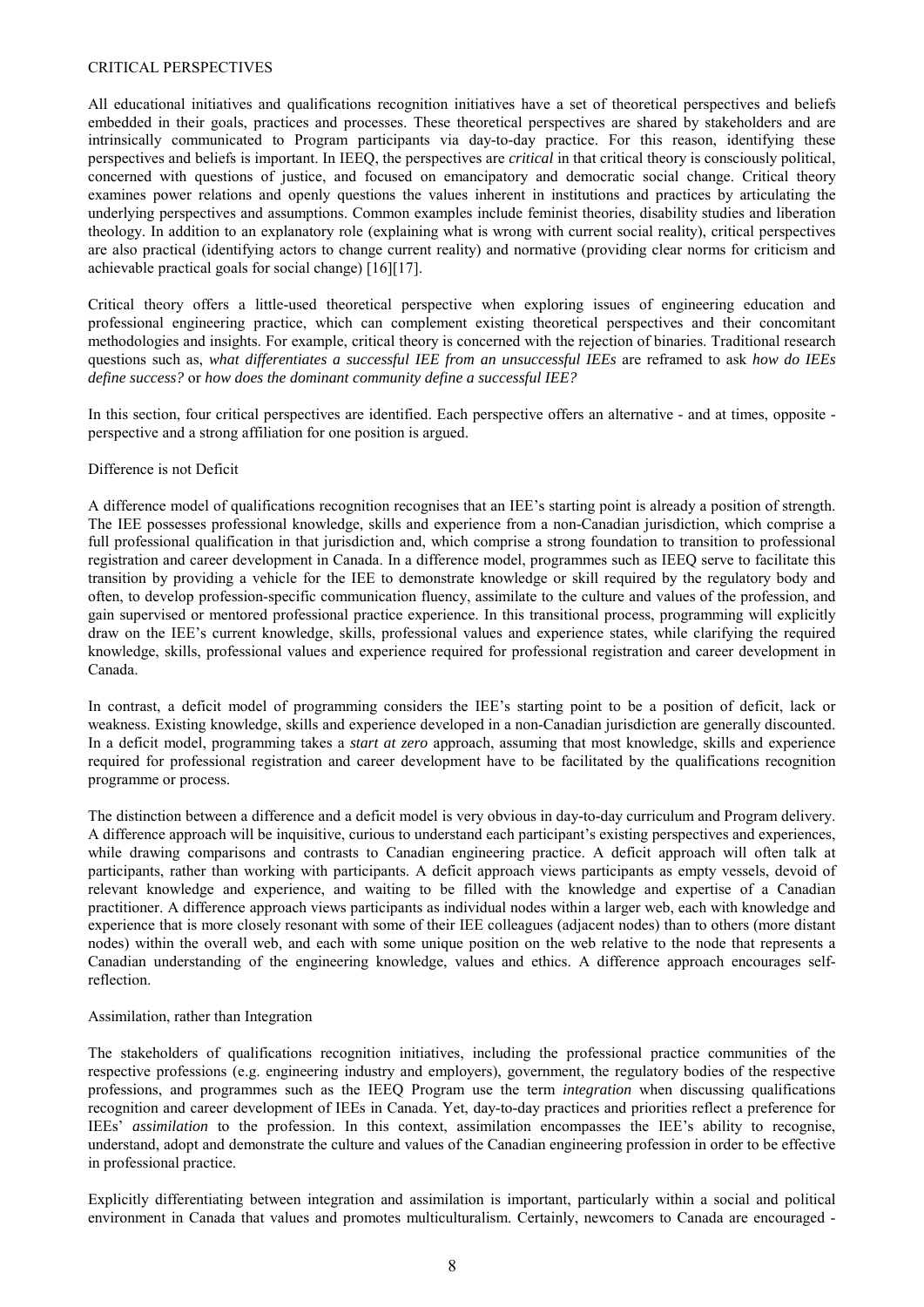and informed of their legal rights - to hold and express their cultural and religious practices in personal and social life (provided they do not contravene Canadian law). In contrast to the American vision of society as a *melting pot*, Canada has long used the metaphor of a *cultural mosaic*, in which individuals maintain and contribute their cultural individuality toward the richness of society overall.

While this notion is upheld and practiced in cultural and social life, the engineering profession in Canada, like other professions in Canada, does not necessarily see it as a professional obligation for the profession to create a *cultural mosaic* of professional values and culture through the integration of IEEs. Like other professions, the engineering profession expects that IEEs will shift and adjust their knowledge, skills, values and culture to fit Canadian practice norms and expectations. In this context, the profession has a role to support IEEs in this transition, but the professions stop short of embracing the expectation that the profession itself will significantly adjust its corporate knowledge and skills base, values or culture.

These critical perspectives of a difference model and assimilation are reflected in the IEEQ Program's approach to language and communication development and socialisation to the engineering profession.

*Language and Communication:* The IEEQ Program curriculum includes a strong emphasis on sociolinguistic language and communication development or language within the specific context of the engineering profession. Language (grammar, vocabulary, syntax) is only one element of communication and communication is further embedded in culture. Sociolinguistic language and communication development addresses self-representation: how to engage oneself and others. Notions of what constitutes a persuasive email, a productive face-to-face meeting, an appropriate demeanor with clients, and other professional communication tasks reflect what are deemed to be Canadian culture and values, but equally importantly, they reflect the culture and values of the engineering profession. Sociolinguistic language development addresses this latter aspect.

Sociolinguistic language and communication development takes an additive (difference) perspective rather than a remedial (deficit) view. The curriculum consciously acknowledging that IEEs are already multi-lingual and orients itself to authentic tasks within the profession's accepted norms. These include functional tasks such as resume or portfolio preparation, job-searching activities and communication tasks, job interview preparation, and communication tasks expected within the academic curriculum and practice placement. Offering opportunities for reflection and debriefing of communication tasks (e.g. debriefing of a job interview) is an essential element of sociolinguistic language development.

These perspectives on language are similar to the findings of a study motivated by a context similar to the IEEQ Program - that of increasing immigration to Australia, with preferential immigration selection criteria for skilled immigrants such as engineers [\[7\].](#page-5-7) The study investigated factors that influence immigrant engineers' language competency and abilities to (linguistically) navigate real-life situations in a professional context. The findings highlight the frequent underestimation or discounting of an immigrants' overall professional competence on the basis of their language proficiency, and that contrary to belief, simple exposure to an environment will not cause language or intercultural competence to emerge naturally. The findings similarly stress the importance of combining both language and cultural teaching in preparing IEEs to navigate professional contexts successfully, particularly those contexts with unpredictable elements (job interviews, client meetings, etc).

*Socialisation to the profession in Canada:* Professional assimilation acknowledges that the IEE comes with existing strengths and competencies - knowledge, skills, experience and insights - and the IEE's task is to recognise and understand how their existing professional culture and values align to the engineering profession's culture and values in Canada, and further, to assimilate to the culture and values of the profession in Canada. The IEEQ Program facilitates this socialisation in part through the course ENG 4020 *Professional Engineering Practice in Manitoba.* Topics include:

- Introduction to the engineering profession and professional practice: practice sectors, workplace environment, and nature and scope of professional engineering roles;
- Understanding of the regulation and organisation of engineering as a regulated profession in Canada in terms of its legislative basis, its governance, the regulatory body's mandate and admission processes;
- Exploration and understanding of cultural diversity and cultural differences and, in particular, how they manifest in a professional workplace in Canada, using work of Laroche as a resource [\[14\].](#page-5-5) Despite the title, the concepts apply across professions;
- Professional engineering ethics and engineering law in the Canadian context; and,
- Employment preparation topics, including employment search strategies, resume preparation, interview practice specific to the engineering profession in Canada and career maintenance.

Assimilation to professional culture and values is further facilitated in all aspect of participation in the IEEQ Program: interactions with Program faculty and staff, interactions other students, faculty members, and practitioners of the profession through planned networking and mentoring arrangements, and full engagement in the educational context and practice placement. Opportunities to provide authentic and meaningful interaction between IEEs and Canadian-born engineers are included in the IEEQ Program.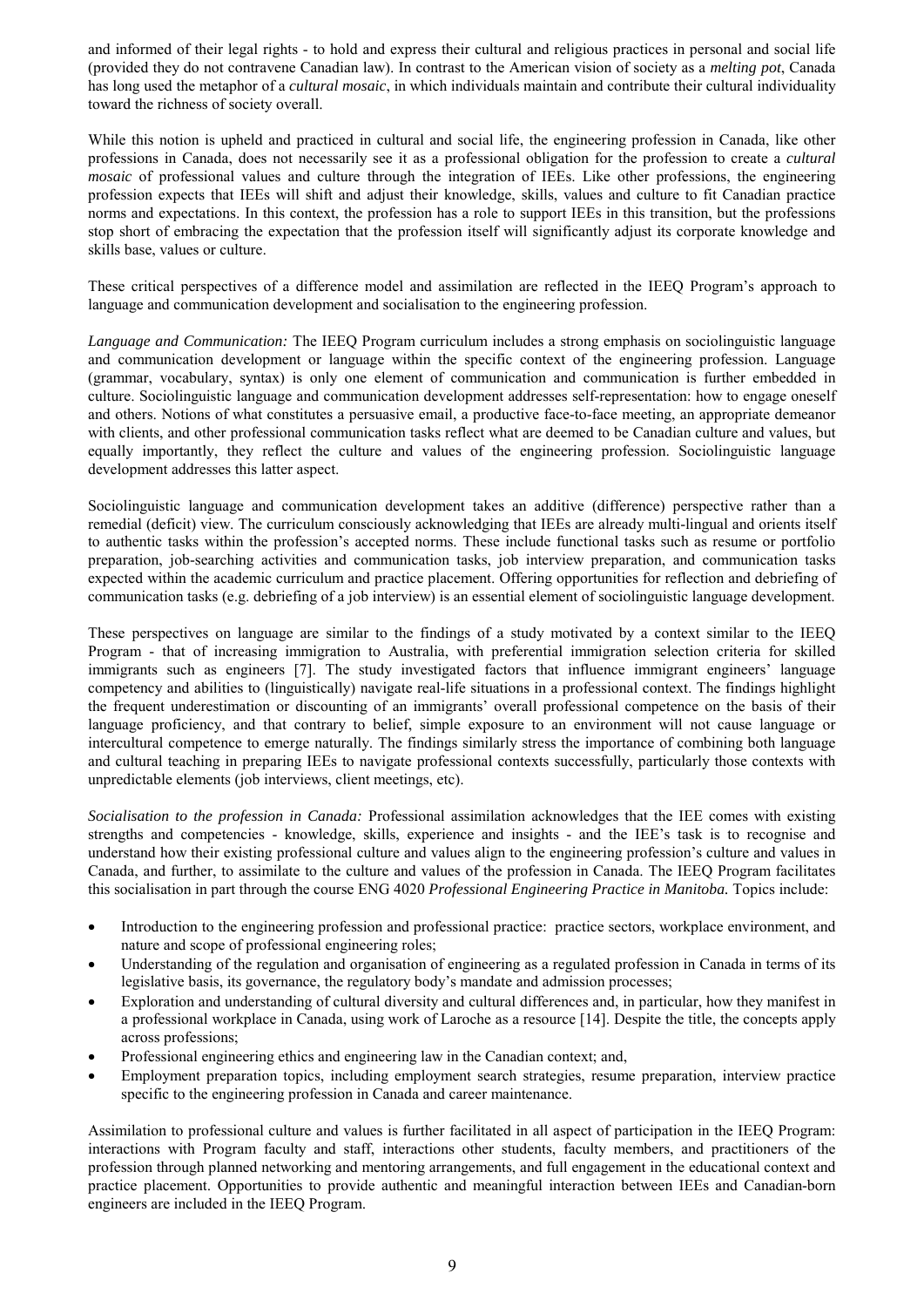Substantive Equality rather than Formal Equality

The concept of equal opportunity is founded on the principle that individuals should be treated similarly, that artificial barriers should be removed, and that individuals have a chance to succeed or fail on their own merits and efforts. Equal opportunity is tied to the notion of meritocracy and is an inherent factor in social mobility. Yet, different viewpoints of equal opportunity exist, and substantive equality is different than formal equality.

Formal equality is a relatively narrow interpretation focussed on the elimination of direct and observable bias or discrimination. Formal equality applies the same rules and treatment to everyone, regardless of circumstance, and determines the rules and treatments in advance. Substantive equality is a broader concept than formal equality. It is also harder to achieve and considered more controversial by some. Substantive equality asserts that the starting point of individuals competing for a resource or engaging in a process may be unequal or unfair, and that it is necessary and just to address what is sometimes called *equality of condition*. Substantive equality aims to provide a genuine opportunity to all those who hold potential to become qualified for the opportunity, and asserts that providing additional training or support to those that are farther from the end point is desirable.

In essence, substantive equality assumes that the playing field is not level, and aims to bring participants to the same starting point by overcoming obstacles over which they had little or no control. In simple terms, formal equality may dictate that two girls both get a new dress in the same colour and the same size, as this is an objective way to be fair and equal toward the two children. Substantive equity would dictate that two girls, who may be of completely different heights, both receive a dress that fits them uniquely although it may be of a different size and style from one another, on the understanding that being equal is not necessarily being equitable.

Substantive equality is a principle recognised by the Supreme Court of Canada that permits *differential* treatment in an effort to realise *fair* treatment and a genuine equality of opportunity. In the area of qualifications recognition, this means that different assessment and recognition strategies for international applicants are legitimate and warranted for truer assessment results [\[18\].](#page-6-0) Over the long term, a failure to enact substantive equality carries high social and financial costs, as individuals are not able to participate in society and in the labour market to their highest potential. This also carries costs in social cohesion.

In regulated professions, the regulatory bodies have a legislative mandate to regulate and govern the profession in the best interest of the public. A primary role of the regulatory body is to ensure that only qualified practitioners are registered for professional practice. This is done, in part, by assessing the credentials of applicants for registration and determining whether the applicants' qualifications meet the accepted standards for professional practice. Much of the discourse in qualifications recognition is related to promoting and ensuring substantive equality in this gatekeeping function. This finds immediate application in the range of instruments and measures deemed acceptable and valid for authentic assessment of IEPs' knowledge, skills and competencies - both by the regulator and by the Program. While equality failures are rarely intentional, they are often embedded in, and perpetuated by, the stability of conservative professions such as professional engineering [\[6\],](#page-5-8) in its well-intentioned institutions and in the long-standing, normative professional practices that have never been critically reviewed nor challenged.

Concrete examples of equality principles (or the absence thereof) can also be enacted in all aspects of Program delivery, from eligibility criteria for applicants, entry requirements (for example, relative to language proficiency), academic accessibility (the role of academic support, whether it is seen as being remedial vs. tutorial), and financial accessibility.

Substantive equality also plays a role in the policy discourse as it relates to Program development and support. To date, professions with demonstrated and consistent labour shortages are a natural target for qualifications recognition initiatives such as IEEQ. However, while professions may not experience a labour shortage directly, a profession may exhibit a lack of diversity in its labour force - in which the lack of diversity is incompatible with the diversity in the client base or the general population. For example, in areas of high immigration, a predominantly Caucasian and female workforce of schoolteachers may be teaching classes with high cultural diversity among the students. In this case, IEEQ and similar programmes enhance the diversity of the profession and further equity principles. Finally, even if no labour shortage exists - either directly or in relation to diversity - IEPs still benefit from IEEQ and similar programmes in terms of enhanced knowledge and skills for professional practice, an understanding of professional culture and values, and movement toward appropriate recognition.

Appropriate Recognition is not Under-recognition

IEEQ and similar programmes exist as a vehicle for immigrants' qualifications recognition and career development. Yet, programmes are by nature also a reflective process by which an IEP has multiple and iterative opportunities to selfassess their professional knowledge, skills and values against the Canadian requirements and norms within the respective profession. As such, some IEPs will come to recognise that they do not hold the knowledge and skills required to successfully transition to the profession in Canada or to successfully transition to the profession in Canada *at this time*. In the latter case, demands on an IEPs' time, financial resources, settlement stage, mental focus and emotional resilience may all contribute to their ability to successfully engage in IEEQ or similar programmes at a given time.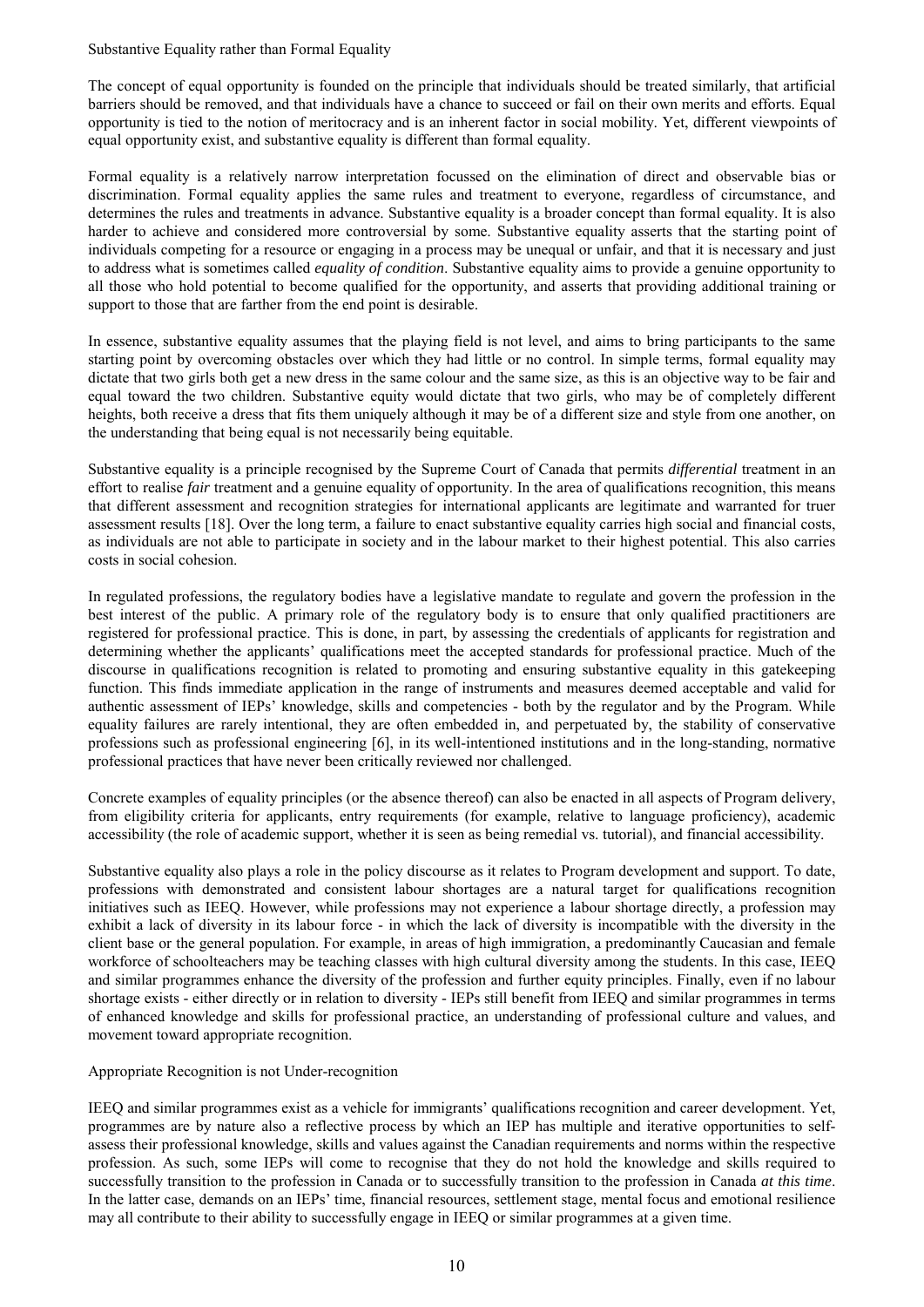In the best case, IEEQ and similar programmes facilitate an IEPs' awareness of how they fit into the profession or allied professions in Canada, if different than their initial vision. For example, an IEE may participate in IEEQ and recognise that the scope of their personal engineering career in their home country is more closely aligned with a Certified Engineering Technologist in Canada, rather than a Professional Engineer. Similarly, an IEP may participate in a qualifications programme for nurses and recognise that the scope of their personal nursing career in their home country is more closely aligned with that of a Licensed Practical Nurse in Canada, rather than a Registered Nurse. Such an outcome is often viewed as under-recognition of IEPs. Yet, IEEQ and similar programmes offer the opportunities for self-assessment to occur by way of programme participation, and offer informed referrals to other avenues for recognition and career development (i.e. other regulators and/or other programmes). When enacted impartially, fairly, objectively and transparently, this process should be legitimately viewed as appropriate recognition rather than underrecognition of IEPs.

The outcome is that the IEP has a clearly-understood and viable pathway toward professional recognition and employment at the highest level possible, even if that recognition and employment differs from their initial vision. When the new understanding is higher than initial expectations, it is a motivating experience. When the new understanding is lower than initial expectations, it can facilitate peace of mind, a recognition that fair opportunities were offered, clarify aspirations, and facilitate referrals to other pathways for appropriate recognition.

#### **CONCLUSION**

This article has briefly overviewed the Program model used by the Internationally Educated Engineers Qualification Program, a qualifications recognition Program for internationally-educated engineers in Manitoba, Canada. The Program includes an academic component, practice experience, sociolinguistic communication development and socialisation to the profession. These components are developed around critical perspectives that include a difference model, assimilation to the profession, a principle of substantive equality and appropriate recognition for internationallyeducated engineers.

#### REFERENCES

- <span id="page-5-0"></span>1. Statistics Canada, Longitudinal Survey of Immigrants to Canada: Progress and Challenges of New Immigrants in the Workforce, 2003, Report 89-615-XIE. Ottawa, ON, Canada: Government of Canada (2005).
- 2. Statistics Canada, Longitudinal Survey of Immigrants to Canada: A Regional Perspective of the Labour Market Experiences, 2003, Report 89-616-XIE. Ottawa, ON, Canada: Government of Canada (2006).
- <span id="page-5-1"></span>3. Canadian Labour and Business Centre, Perspectives on Immigration: Findings from the Canadian Labour and Business Centre's Survey of Canadian Business, Labour, and Public Sector Leaders. Final Report (2003).
- 4. Canadian Council of Professional Engineers, From Consideration to Integration, Final Report from Phase I*.*  Ottawa, ON, Canada: Canadian Council of Professional Engineers (2003).
- <span id="page-5-2"></span>5. Friesen, M.R., The development of an engineering qualifications recognition program for immigrant professionals: a case study. *Inter. J. of Engng. Educ.*, 26, **5**, 1166-1178 (2010).
- <span id="page-5-8"></span>6. Girard, E.R. and Bauder, H., Assimilation and exclusion of foreign trained engineers in Canada: inside a professional regulatory organization. *Antipode*, 39, **1**, 35-53 (2007).
- <span id="page-5-7"></span>7. Cholewka, Z., The influence of the setting and interlocutor familiarity on the professional performance of foreign engineers trained in English as a second language. *Global J. of Engng. Educ.,* 1, **1**, 67-76 **(**1997).
- <span id="page-5-3"></span>8. Friesen, M.R., Immigrants' integration and career development in the professional engineering workplace in the context of social and cultural capital. *Engng Studies,* 3, **2**, 79-100 (2011).
- 9. Valiulis, A.V. and Valiulis, D., The internationalisation of higher education: a challenge for universities. *Global J. of Engng. Educ.*, 10, **2**, 221-228 (2006).
- 10. Riemer, M.J., Intercultural communication considerations in engineering education. *Global J. of Engng. Educ.,* 11, **2**, 197-206 (2007).
- 11. Nedic, Z. and Nafalski, A., Communities of practice for developing intercultural competence. *Global J. of Engng. Educ.,* 13, **1**, 32-38 (2011).
- 12. Caspersen, R., Encouraging engineers to learn cross-cultural skills. *Global J. of Engng. Educ.*, 6, **2**, 135-137 (2002).
- <span id="page-5-4"></span>13. Sheppard, K., Dominick, P. and Aronson, Z., Preparing engineering students for the new business paradigm of international teamwork and global orientation. *Inter. J. of Engng. Educ.*, 20, **3**, 475-483 (2004).
- <span id="page-5-5"></span>14. Laroche, L., *Managing Cultural Diversity in Technical Professions*. Amsterdam: Butterworth Heinemann (2003).
- 15. Friesen, M.R., Participant Outcomes, Perceptions, and Experiences in the Internationally Educated Engineers Qualification Program, University of Manitoba: An Exploratory Study. PhD Dissertation, University of Manitoba (2009), http://hdl.handle.net/1993/3168
- <span id="page-5-6"></span>16. Schmidt, C., Systemic discrimination as a barrier for immigrant teachers. *Diaspora, Indigenous, and Minority Educ.*, 4, **4**, 235-252 (2010).
- 17. Schmidt, C., Young, J. and Mandzuk, D., The integration of immigrant teachers in Manitoba, Canada: critical issues and perspectives. *J. of Inter. Migration and Integration*, 11, **4**, 439-452 (2010).